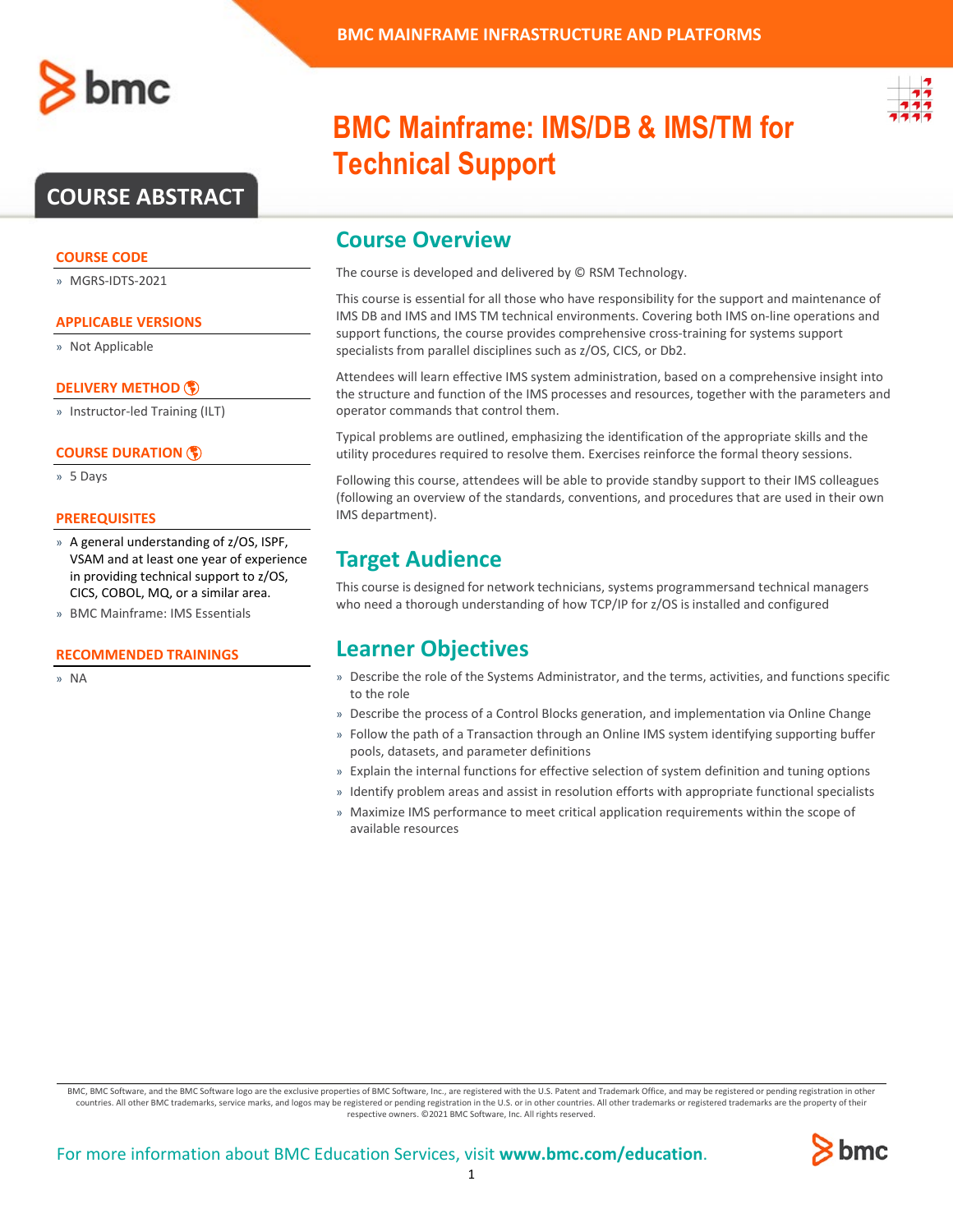



# **BMC Mainframe: IMS/DB & IMS/TM for Technical Support**

### **COURSE ABSTRACT**

#### **COURSE ACTIVITIES**

- » Classroom Presentations
- » Demonstration

#### **BMC MAINFRAME INFRASTRUCTURE AND PLATFORMS LEARNING PATH**

» **<https://www.bmc.com/education/courses/find-courses.html#filter/%7B%22type%22%3A%22edu-specific-types-159150236%22%7D>**

#### **[CERTIFICATION PATHS](http://www.bmc.com/education/certification-programs)**

» This course is not part of a BMC Certification Path

#### **[DISCOUNT OPTIONS](http://www.bmc.com/education/customer-service/customer-service.html)**

- » Have multiple students? Contact us to discuss hosting a private class for your organization
- » **[Contact us for additional information](http://www.bmc.com/education)**

## **Course Modules**

#### **Overview and Definitions**

- » Database Management Systems (DBMS)
- » IMS configurations: batch and online
- » System Regions
- » Dependent Regions
- » The Control Region (CTL)
- » The DLI Separate Address Space (DLISAS)
- » The Database Recovery Control Region (DBRC)
- » The IMS Resource Lock Manager (IRLM)
- » The Message Processing Region (MPR)
- » The Batch Message Processing Region (BMP)
- » The IMS Fast Path region (IFP)
- » IMS configurations DB/DC, DBCTL or DCCTL
- » IMS configurations: CICS, Db2, Function Shipping, Data Sharing
- » Shared queues
- » IMS and the z/OS environment
- » IMS and the network: VTAM, OTMA, Internet
- » Extended Terminal Option
- » Common system applications

#### **IMS and the System Administrator**

- » The System Administrator
- » Useful skills
- » Tasks
- » keep it running
- » Configuration updates
- **Resources** » Machine readable
- » Other players
- » IMS System Programmer
- » MVS Systems Programmer
- » VTAM System Programmer
- » DBAs
- » Security System Programmers
- » Security Administrators
- » Storage Management Administrator
- » Applications Programmer.

#### **The Life Cycle of a Message**

- » Message arrival
- » Arrival processing the players
- » DC communications ITASK
- » Communications analyzer
- » Input message queuing
- » Queue buffers & disk queue datasets
- » Functional parallelism
- » DRRN format
- » Message arrival and queuing summary
- » Operational datasets
- Communications output to queue
- » Output queuing
- » Queue mechanism
- » Intermediate and final message queuing
- » Message delivery: IMS spool line, JES SPOOL API
- » Message purge

#### **Message Scheduling**

- » IMS message scheduling & processing
- » Driving factor for MPR environment
- » Transaction-related scheduling attributes
- » Transaction- related advanced scheduling attributes
- » Transaction-related scheduling attribute limits (continued)
- » Region scheduling attributes
- » Quick reschedule
- » Pseudo wait-for-input
- » Ruling factors
- » Other MPR scheduling factors

BMC, BMC Software, and the BMC Software logo are the exclusive properties of BMC Software, Inc., are registered with the U.S. Patent and Trademark Office, and may be registered or pending registration in other countries. All other BMC trademarks, service marks, and logos may be registered or pending registration in the U.S. or in other countries. All other trademarks or registered trademarks are the property of their respective owners. ©2021 BMC Software, Inc. All rights reserved.

 $\mathfrak{Z}$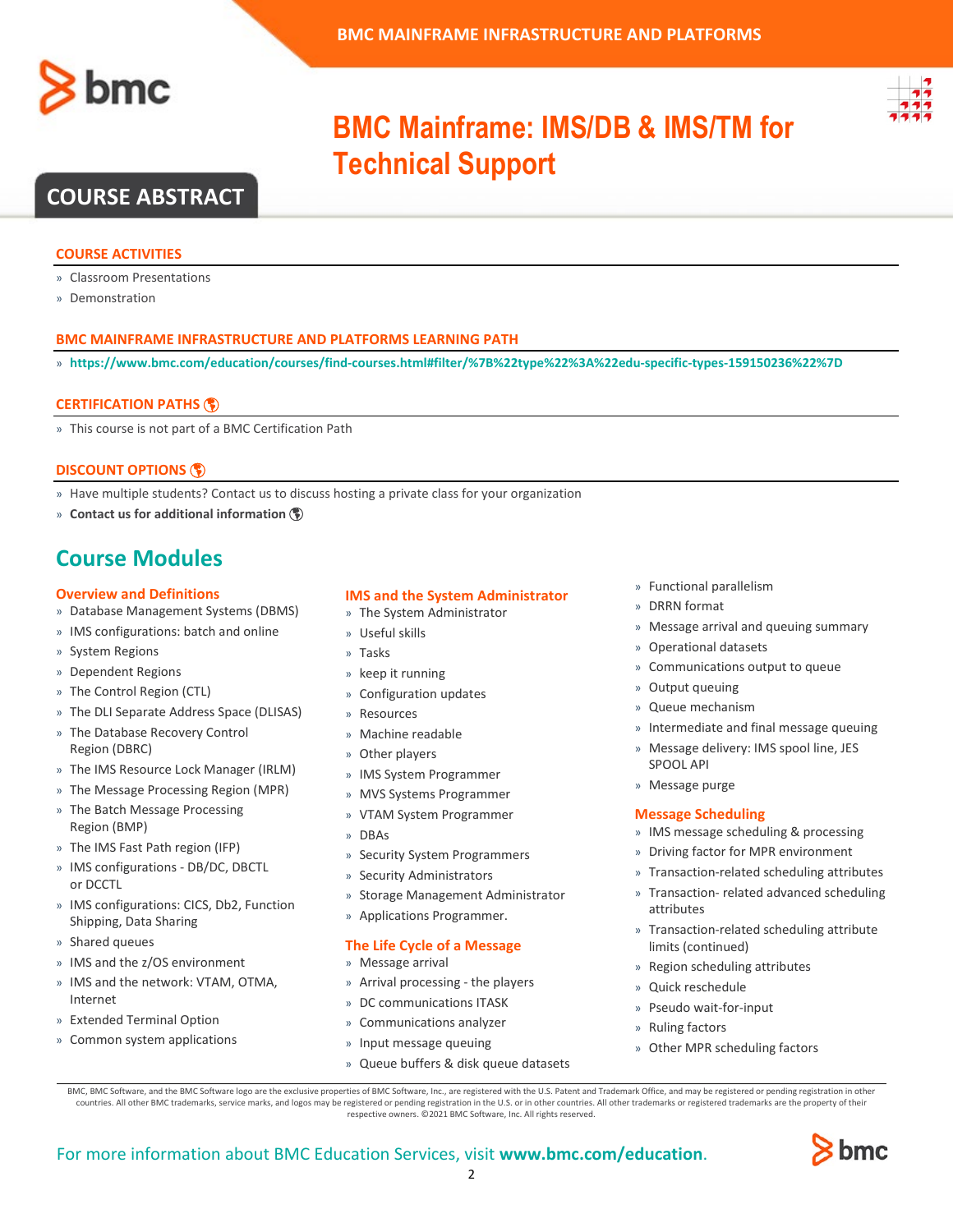

- » BMP scheduling and processing
- » Fast path regions
- » Scheduling & processing summary

#### **Control Blocks**

- » Database macro function
- » Application definition macro function
- » PSB handling
- » Dynamic PSB option
- » DBD handling
- » VTAM control blocks

### **JCL ... JCL ... JCL!!!**

- » JCL ... JCL ... JCL
- » IMS control region JCL
- » DL/I separate address space JCL
- » DBRC JCL
- » IMS reader JCL
- » Message processing region JCL
- » IMS log archiver JCL
- » Spool print JCL
- » IRLM JCL
- » Miscellaneous JCL procs

#### **Operational Datasets**

- » Operational datasets
- » ACBLIB
- » FMTLIB
- » MODBLKS
- » MODSTAT
- » DFSMDA

#### **Definitions in PROCLIB**

- » How IMS uses PROCLIB
- » DBRC and DLISAS
- » MSDB specification
- » Use of Disabled Reference
- » Page fixing areas of storage
- » Activating XRF
- » Pre-initialization routines
- » Module pre-load list
- » Control region execution parameters
- » Buffer definitions
- » Virtual fetch
- » OSAM specifications
- » VSAM specifications
- » Sequential buffering
- » Logging datasets
- » Trace and serviceability options

**Technical Support**

**BMC MAINFRAME INFRASTRUCTURE AND PLATFORMS**

**BMC Mainframe: IMS/DB & IMS/TM for** 

» LU 6.2 device descriptors

#### **IMS Setup and Execution**

- » Control region START command
- » DLISAS and DBRC startup
- » True batch
- » On-call functions
- » Starting IMS
- » The workers
- » Shutting down IMS components
- » Shutting down IMS

#### **Command & Control**

- » IMS commands entry methods
- » IMS command format
- » Altering IMS parameters
- » TCO overview
- » Automated Operator Program (Type 1)
- » CICS-DBCTL
- » Automated Operator Program (Type 2)
- » Multiple IMSs (IMSPLEX)
- » Operations Manager
- » OM REXX SPOC API
- » Type 2 commands

#### **IMS Logging**

- » Concepts
- » Logging entities
- » OLDS Online Log Data Set
- » OLDS recording characteristics
- » WADS Write Ahead Data Set
- » SLDS & RLDS
- » Restart Data Set
- » RECON datasets
- » Record layout
- » Logical/physical logging
- » Functions

For more information about BMC Education Services, visit **[www.bmc.com/education](http://www.bmc.com/education/)**.

- » Reading the log records
- » FP logging in a single IMS system

BMC, BMC Software, and the BMC Software logo are the exclusive properties of BMC Software, Inc., are registered with the U.S. Patent and Trademark Office, and may be registered or pending registration in other countries. All other BMC trademarks, service marks, and logos may be registered or pending registration in the U.S. or in other countries. All other trademarks or registered trademarks are the property of their respective owners. ©2021 BMC Software, Inc. All rights reserved.

3

#### **DBRC Considerations**

- » DBRC overview
- » RECON initialization and structure
- » RECON records
- » Maintaining the RECONs
- » Migrating RECONs to new release
- » Skeletal JCL
- » Log maintenance JCL
- » Entering commands online
- » Batch command support
- » Database registration
- » RECON maintenance

#### **Storage Manager**

- » Storage pools
- » Fixed storage pools
- » Storage manager pools

» Buffer pool definitions » DFSSPMxx PROCLIB member » Execute parameter changes

» Storage manager trace facility » /DISPLAY POOL command » System checkpoint statistics » Log record contents

» Migration consideration - page fixing

» System Modification Program Extended

» Pool structure

» Pool allocation » Storage usage

» Tuning **Installation** » Planning for IMS

(SMP/E)

customisation » Online change

» IMS distribution libraries » IMS target libraries » IVP jobs & tasks » Installation SYSGEN

» The system generation process » Implementation steps: installation,

» Online change commands » Modifying Resource Definitions

bmc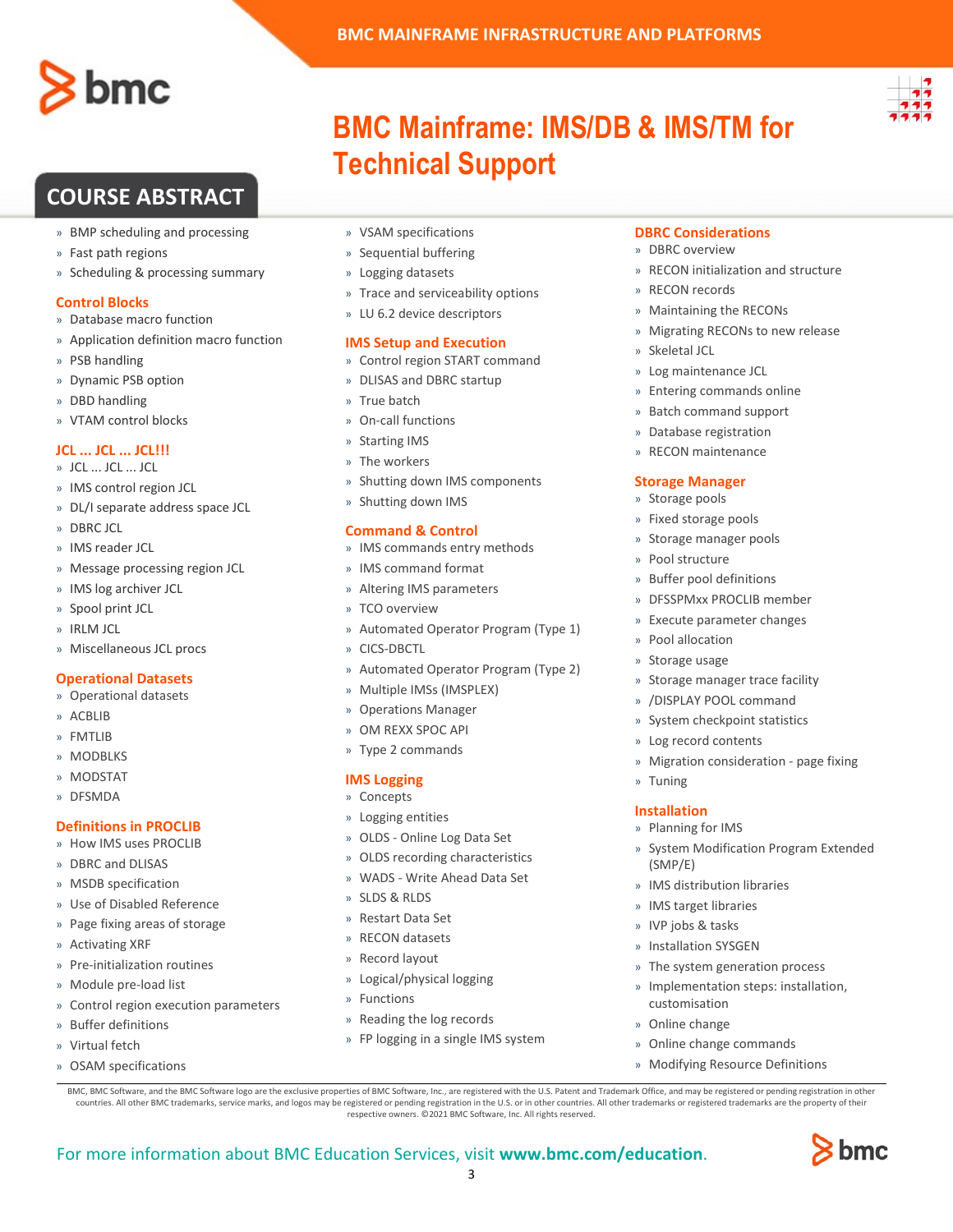

- » Major components of DRD
- » Modifying MODBLKS resources without DRD
- » Modifying MODBLKS resources with DRD
- » Environment for DRD

#### **z/OS Considerations**

- » System integration
- » IMS libraries
- » Updating z/OS for IMS

#### **VTAM Considerations**

- » VTAM considerations
- » General
- » Defining VTAM to IMS
- » Defining IMS to VTAM
- » Multiple System Coupling (MSC)
- » Intersystem Communication (ISC)
- » ISC supports

#### **System Definition**

- » Base system definition
- » Macro coding requirements
- » The system definition file
- » System Configuration
- » Application and Database
- » Data Communications
- » The IMS parameter pyramids
- » Application parameters
- » SYSTEM parameters

#### **System Definition: Configuration**

- » System configuration macros
- » The IMSCTRL macro
- » The BUFPOOLS macro
- » The COMM macro
- » The FPCTRL macro
- » The IMSCTF macro
- » The MSGQUEUE macro
- » The security macro
- » The IMSGEN macro

» The database macro

#### **System Definition: Application and Database**

» Application and database macros

- » The APPLCTN macro
- » The RTCODE macro
- » The TRANSACT macro

#### **Online Change and Dynamic Resource Definition**

**Technical Support**

**BMC MAINFRAME INFRASTRUCTURE AND PLATFORMS**

**BMC Mainframe: IMS/DB & IMS/TM for** 

- » Introduction
- » Online change
- » Online change commands
- » Modifying Resource Definitions
- » Major components of DRD
- » Modifying MODBLKS resources without DRD
- » Modifying MODBLKS resources with DRD
- » Environment for DRD
- » Why a Repository?
- » IMS Repository configuration
- » RS Catalog Repository
- » IMSRSC Repository
- » Repository commands
- » AUTOEXPORT in DFSDFxxx
- » DRD utilities
- » Modifying resources with DRD & Repository
- » IMS Catalog (as at V14)
- » The Catalog DB HALDB ( PHIDAM / OSAM)
- » Catalog Secondary Index
- » Directory an extension of the Catalog
- » IMS Managed ACBs

#### **System Definition: Data Communications**

- » Data communications macros
- » The NAME macro
- » MSC definitions
- » The MSPLINK macro
- » The MSLINK macro
- » The MSNAME macro
- » The NAME macro remote terminals

BMC, BMC Software, and the BMC Software logo are the exclusive properties of BMC Software, Inc., are registered with the U.S. Patent and Trademark Office, and may be registered or pending registration in other countries. All other BMC trademarks, service marks, and logos may be registered or pending registration in the U.S. or in other countries. All other trademarks or registered trademarks are the property of their respective owners. ©2021 BMC Software, Inc. All rights reserved.

4

- » MSC coding example
- » VTAM terminal definitions
- » The TYPE macro

For more information about BMC Education Services, visit **[www.bmc.com/education](http://www.bmc.com/education/)**.

- » The terminal macro VTAM
- » VTAM LU 6 definitions

» VTAM LU 6.1 example

#### **Extended Terminal Option**

- » Overview
- » Benefits
- » Static terminal definition
- » Dynamic (ETO) definition
- **Implementation**
- » Exits in support of ETO
- » Dead letter queue
- » Session establishment
- » Sign-on processing
- » Sign-on information sources
- » AUTOLOGON
- » AUTOLOGON processing
- » ETO compatibility options

#### **Additional Message Sources**

- » IMS and APPC
- » APPC VTAM definitions
- » APPC parm member APPCPMxx
- » LU descriptor definition (DFS62DTx)
- » APPC uses

**Exits**

» APPC commands » IMS and OTMA

» OTMA definitions » OTMA commands

» Why use exits?

(ESAP) » ESAP resources

» Basic coding requirements » How exits are invoked » Commonly used exits **External Subsystem**

» External Subsystem Attach Facility (ESAF) » External Subsystem Attachment Package

» External Subsystem Module Table (ESMT)

bmc

» Resource Translation Table (RTT)

» External subsystem considerations

» Basic ESAP processing » Subsystem connections

» The IMS attachment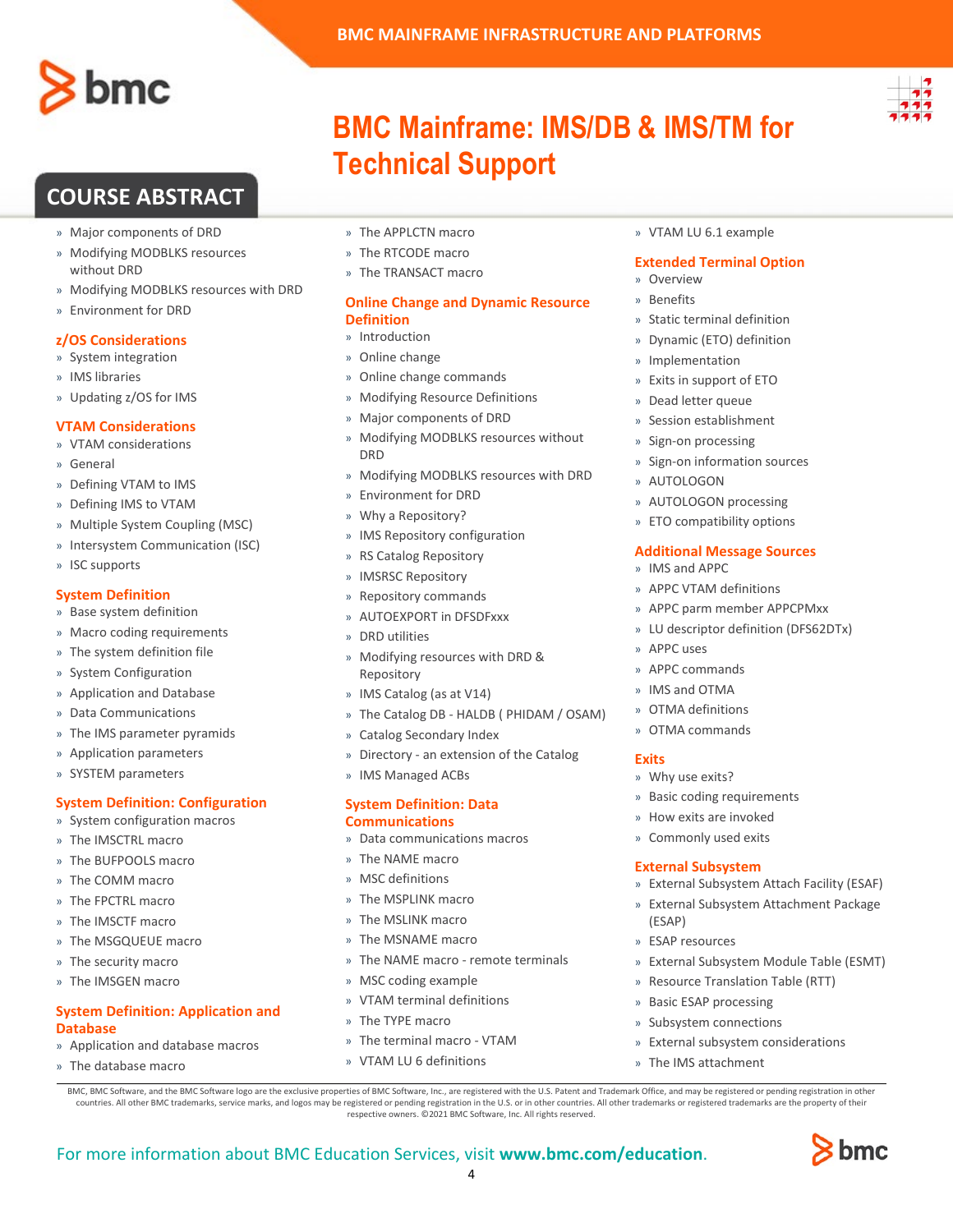

- » Installing the IMS attachment
- » Make the DB2 libraries available to IMS
- » IMS subsystem member
- » Resource Translation Table (RTT)
- » IMS/DB2 batch
- » IMS dependent region
- » associated subsystems & functions: WebSphere MQ, CICS, ODBA, IMS Connect

#### **ODBA, DBCTL & CICS**

- » IMS DBCTL and CICS
- » CICS database management environments
- » Why CICS DBCTL?
- » CICS interface components
- » CICS DL/I requests
- » Task Control Block structure
- » Two-phase commit processing
- » Commit processing completion
- » Disconnect from DBCTL
- » Open Data Base Access
- » DBA security
- » Examples: DB2 stored procedures and MQ

#### **Security**

- » IMS security
- » Protected resources
- » Overview of IMS secured interfaces
- » System related resources
- » Terminal related resources
- » Application related resources
- » IMS's RACF Resource Classes
- » Sysgen SECURITY macro
- » Startup security options
- » IMS security exit routines
- » The RACF database
- » RACF commands
- » A day in the life...How IMS talks to SAF
- » When IMS starts
- » When a user signs on to IMS
- » When a user accesses a resource
- » When a user signs off
- » When IMS terminates

### **IMS Problem Determination**

**Technical Support**

**BMC MAINFRAME INFRASTRUCTURE AND PLATFORMS**

**BMC Mainframe: IMS/DB & IMS/TM for** 

- » Overview
- » DB/DC
- » ESTAE
- » Corollary address spaces
- » MVS failures
- » Control region failures
- » System DS failures
- » Log errors
- » Dependent region failures
- » Application program failures
- » Region controller failure
- » Database failures
- » Write errors
- » Read errors
- » IRLM failures
- » IRLM restart
- » Database problems
- » Scheduling failures
- » Operational dataset problems
- » Db2
- » DBCTL/CCTL

#### **Establishing a Performance Baseline**

- » Define service levels
- » Establish performance objectives
- » Establish transaction profiles
- » Develop a monitoring strategy
- » Establish monitoring techniques
- » Continuous monitoring
- » Monitoring for performance tuning
- » Establish base profiles
- » Guideline numbers

#### **IMS Monitor Reports**

- » Using the IMS monitor
- » Starting the IMS monitor
- » Run profile report
- » Reports report

For more information about BMC Education Services, visit **[www.bmc.com/education](http://www.bmc.com/education/)**.

- » Region summary report
- Region occupancy report

BMC, BMC Software, and the BMC Software logo are the exclusive properties of BMC Software, Inc., are registered with the U.S. Patent and Trademark Office, and may be registered or pending registration in other countries. All other BMC trademarks, service marks, and logos may be registered or pending registration in the U.S. or in other countries. All other trademarks or registered trademarks are the property of their respective owners. ©2021 BMC Software, Inc. All rights reserved.

5

- » Region IWAIT report
- » Program elapsed time
- » Program I/O report
- » Program summary report
- » Message format buffer pool report
- » Message queue pool report
- » Data base buffer pool report
- » VSAM buffer pool report

#### **IMS General Tuning Considerations**

- » Address space dispatching priorities
- » Library and DASD allocations
- » Fixing buffer pools
- » MFS general tuning considerations
- » MPR loading programs
- » Overview of VLF/LLA
- » External trace facility
- » Trace datasets
- » External trace activation

» Hardware components

» Parallel sysplex services » Comprehensive view of IMS » Strategic IMS architecture » Common Service Layer (CSL) » Operations Manager » Resource Manager **Shared Databases**

» Data sharing: then and now » Block Level Data Sharing (BLDS) » Required for data sharing

bmc

» BLDS setup (IMS) » BLDS setup (IRLM) » BLDS setup (CFRM policy)

» Benefits of BLDS

#### **Parallel Sysplex Overview**

» Cross-System Extended Services (XES)

» Cross-System Coupling Facility (XCF)

» Parallel sysplex » Sysplex timer

» Coupling Facility

» CF structures